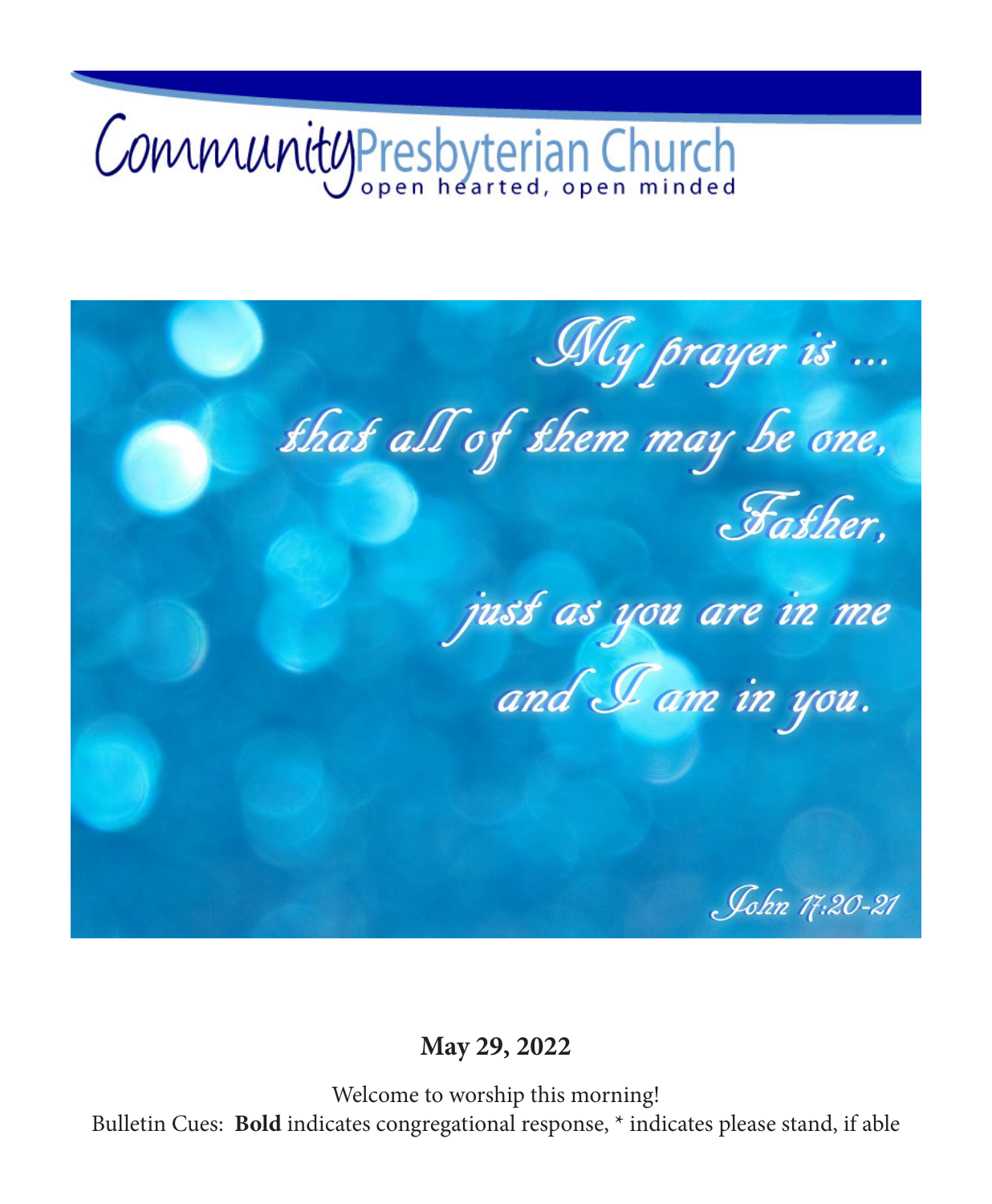#### **GATHERING AROUND THE WORD OF GOD**

#### WELCOME AND ANNOUNCEMENTS

#### PRELUDE

#### \*CALL TO WORSHIP

Holy One, Heart of Heaven, your grace enfolds us. Your Word creates us, and we rejoice in you.

#### **You are in us, and we are in you.**

Risen Christ, you have been raised to rule all things. You reign over us in love, and with grace you embrace us.

#### **You are in us, and we are in you.**

Holy Spirit, you live in each of us, giving us one shared life. With your people in all nations and traditions, languages and lifestyles, we are one. And we praise you as one people.

#### **Alleluia! You are in us, and we are in you. Come, and transform us by your grace. Alleluia!**

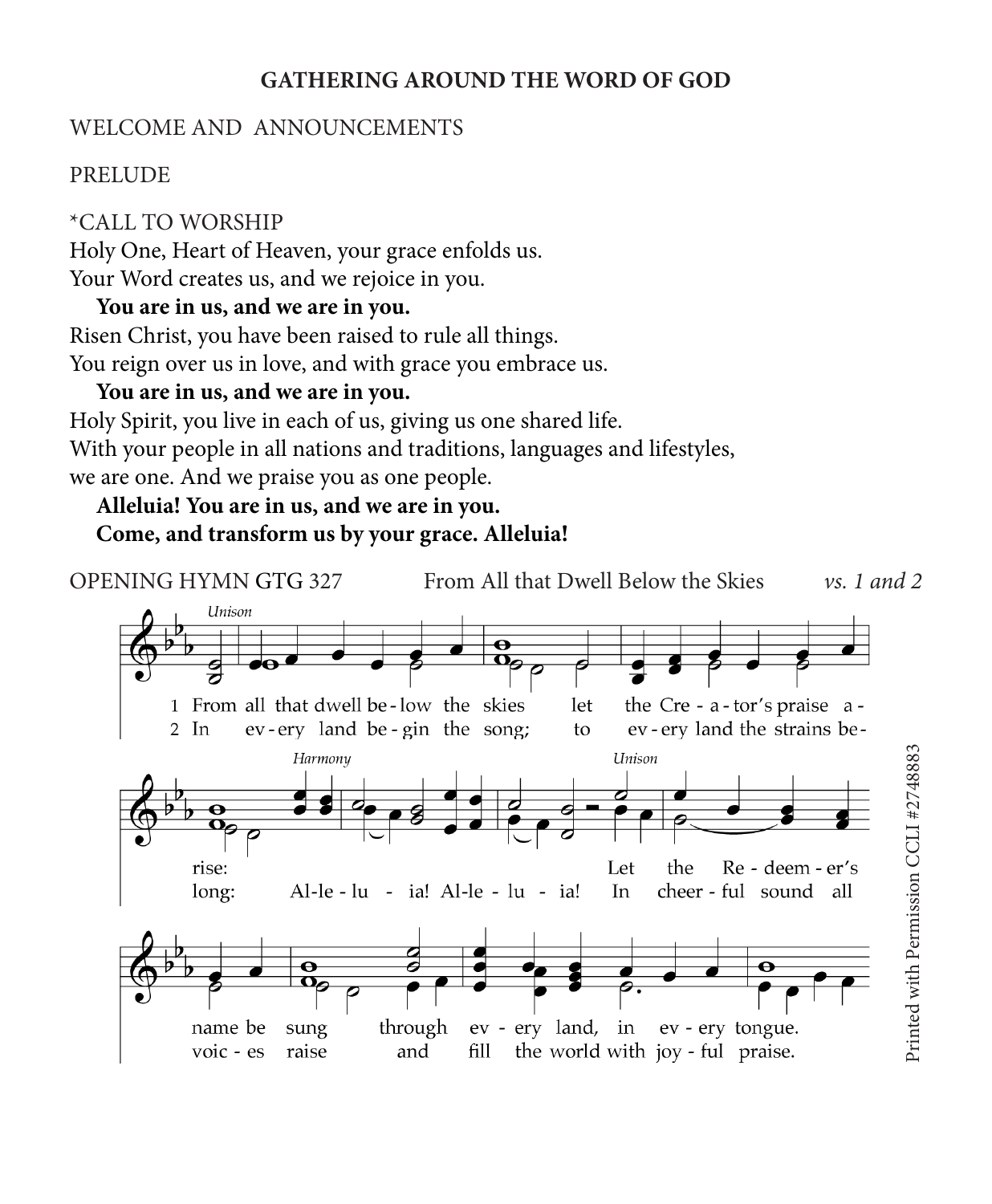

#### PRAYER FOR ILLUMINATION

God Most High, reigning in glory, send down your Spirit of wisdom to shine through your heavenly Word, so that we may worship you with joy, continually blessing your name; through Jesus Christ our savior and our friend. **Amen**

RESPONSIVE READING Psalm 33 *The repeated response is from the Quran, Surah 34:1*

Sing to God a new song; for the word of God is righteous. The Maker of all loves righteousness and justice; the earth is full of the steadfast love of God, by whose word the heavens were made, and all their host by the breath of his mouth. **Praise be to God, to Whom everything in the heavens,**

**and everything in the earth belongs, and praise be to God in the Hereafter.**

Let the whole earth fear the Beloved, who is God of all; let all the inhabitants of the world stand in awe of the One who spoke, and it came to be; who commanded, and it stood firm.

**Praise be to God, to Whom everything in the heavens and everything in the earth belongs, and praise be to God in the Hereafter.**

Truly the eye of God is on those who fear and follow, on those who hope in the steadfast love of the Merciful One, to deliver their soul from death, and to keep them alive in famine. Our soul waits for God, our help and shield. Let your steadfast love, O God, be upon us, as we hope in you.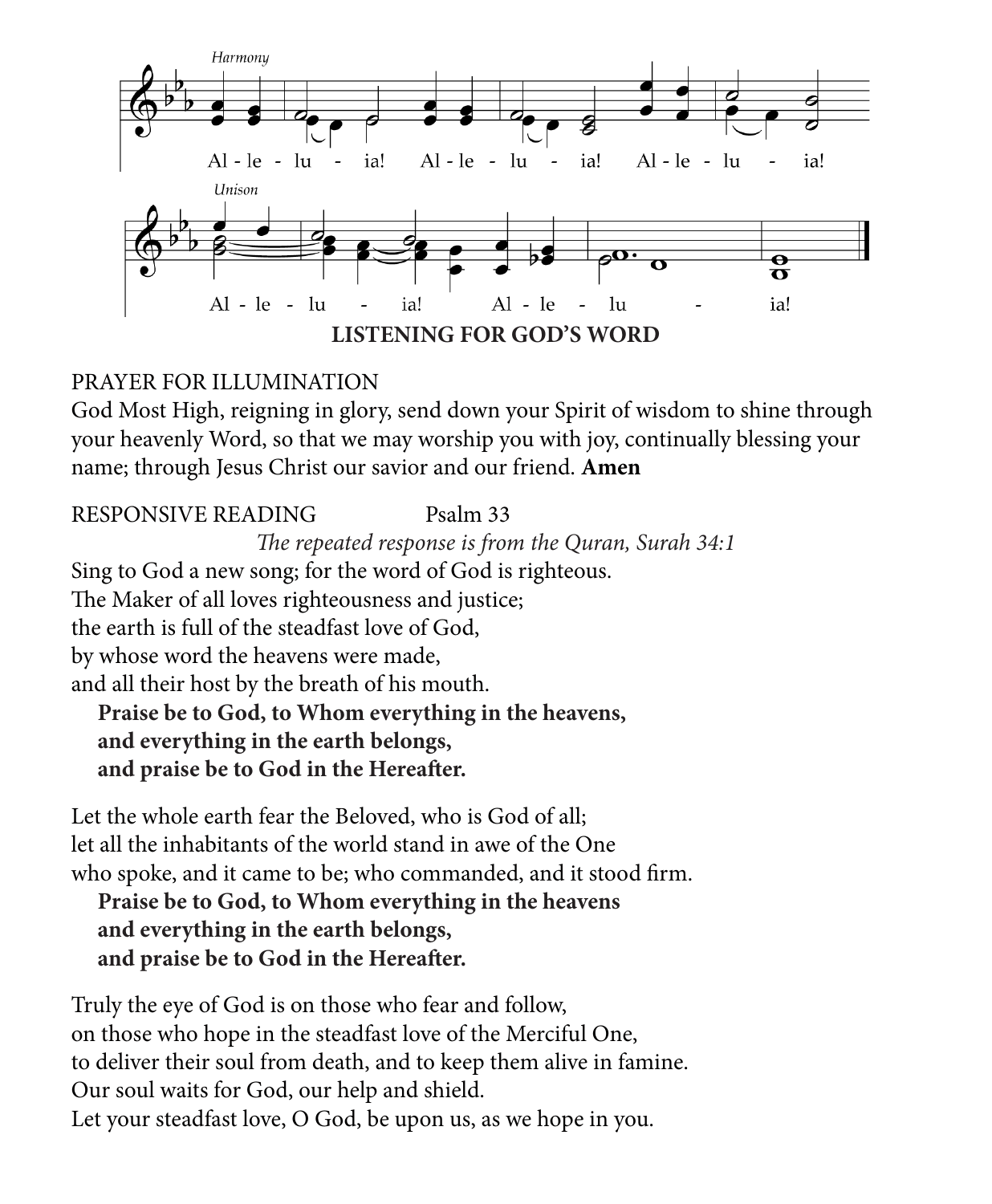**Praise be to God, to Whom everything in the heavens and everything in the earth belongs, and praise be to God in the Hereafter.**

SCRIPTURE READING 1 Corinthians 13 Reader: Aria Janello If I speak in the tongues of mortals and of angels, but do not have love, I am a noisy gong or a clanging cymbal. And if I have prophetic powers, and understand all mysteries and all knowledge, and if I have all faith, so as to remove mountains, but do not have love, I am nothing. If I give away all my possessions, and if I hand over my body so that I may boast, but do not have love, I gain nothing.

Love is patient; love is kind; love is not envious or boastful or arrogant or rude. It does not insist on its own way; it is not irritable or resentful; it does not rejoice in wrongdoing, but rejoices in the truth. It bears all things, believes all things, hopes all things, endures all things.

Love never ends. But as for prophecies, they will come to an end; as for tongues, they will cease; as for knowledge, it will come to an end. For we know only in part, and we prophesy only in part; but when the complete comes, the partial will come to an end. When I was a child, I spoke like a child, I thought like a child, I reasoned like a child; when I became an adult, I put an end to childish ways. For now we see in a mirror, dimly, but then we will see face to face. Now I know only in part; then I will know fully, even as I have been fully known. And now faith, hope, and love abide, these three; and the greatest of these is love.

SPECIAL MUSIC *The Gift of Love*  English folk melody, text by Hal Hopson Sung by Miranda Janello, accompanied by her mother, Betsy Merideth

> *Though I may speak with bravest fire, and have the gift to all inspire, and have not love, my words are vain, as sounding brass and hopeless gain.*

*Though I may give all I possess, and striving so my love profess, but not be given by love within the profit soon turns strangely thin.*

*Come, Spirit, come, our hearts control, our spirits long to be made whole, Let inward love guide every deed; by this we worship, and are freed.*

GOSPEL READING John 17:20-26

*In some of the most moving words of the Bible, Jesus prays for unity, a oneness which allows for the uniqueness of each person.*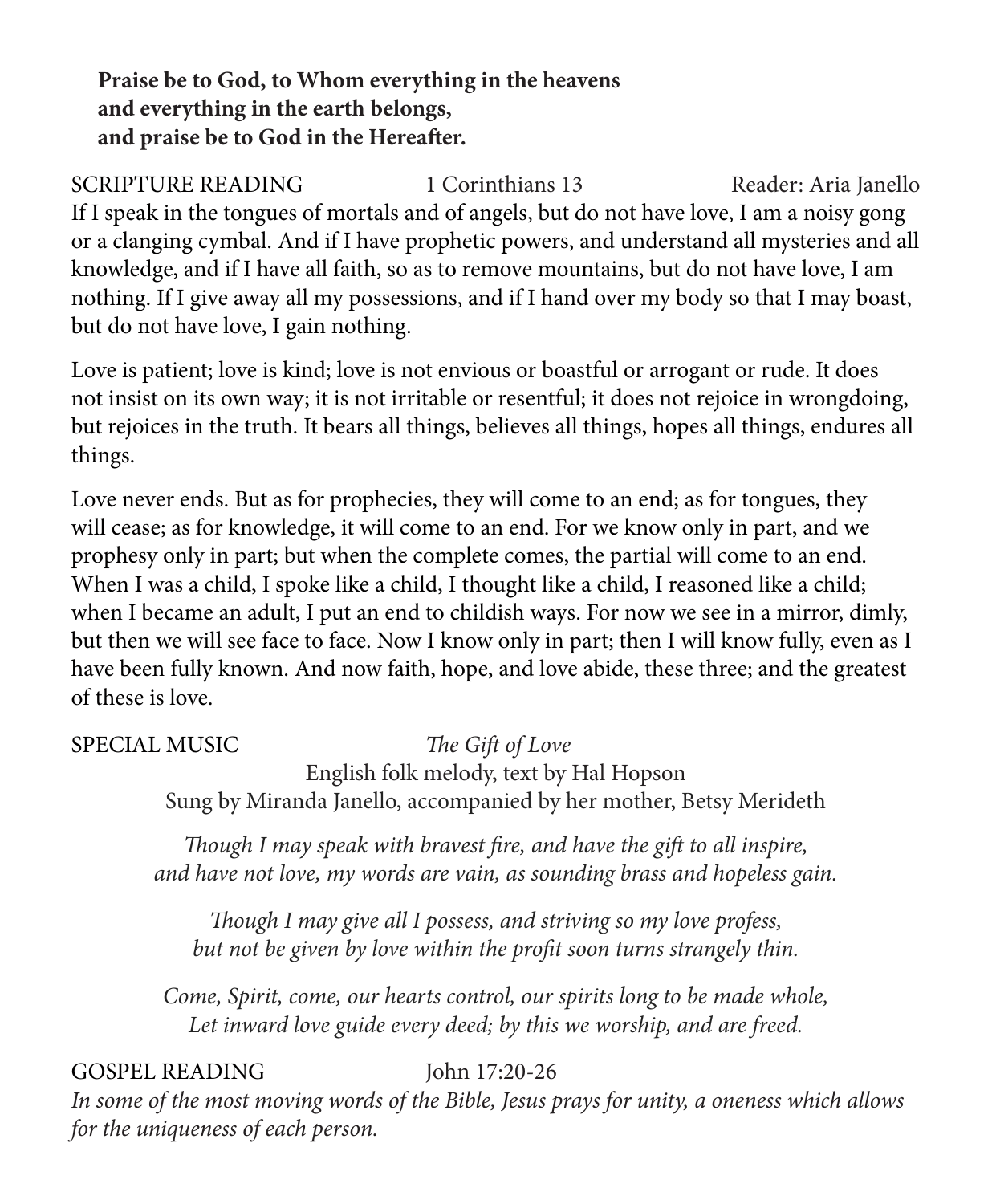"I ask not only on behalf of these, but also on behalf of those who will believe in me through their word, that they may all be one. As you, Father, are in me and I am in you, may they also be in us, so that the world may believe that you have sent me. The glory that you have given me I have given them, so that they may be one, as we are one, I in them and you in me, that they may become completely one, so that the world may know that you have sent me and have loved them even as you have loved me. Father, I desire that those also, whom you have given me, may be with me where I am, to see my glory, which you have given me because you loved me before the foundation of the world. Righteous Father, the world does not know you, but I know you; and these know that you have sent me. I made your name known to them, and I will make it known, so that the love with which you have loved me may be in them, and I in them."

This is the good news which we have received, in which we stand, and by which we are saved.

**Thanks be to God.**

MESSAGE Dr. Safia Ahmed

#### **RESPONDING TO GOD'S GRACE**

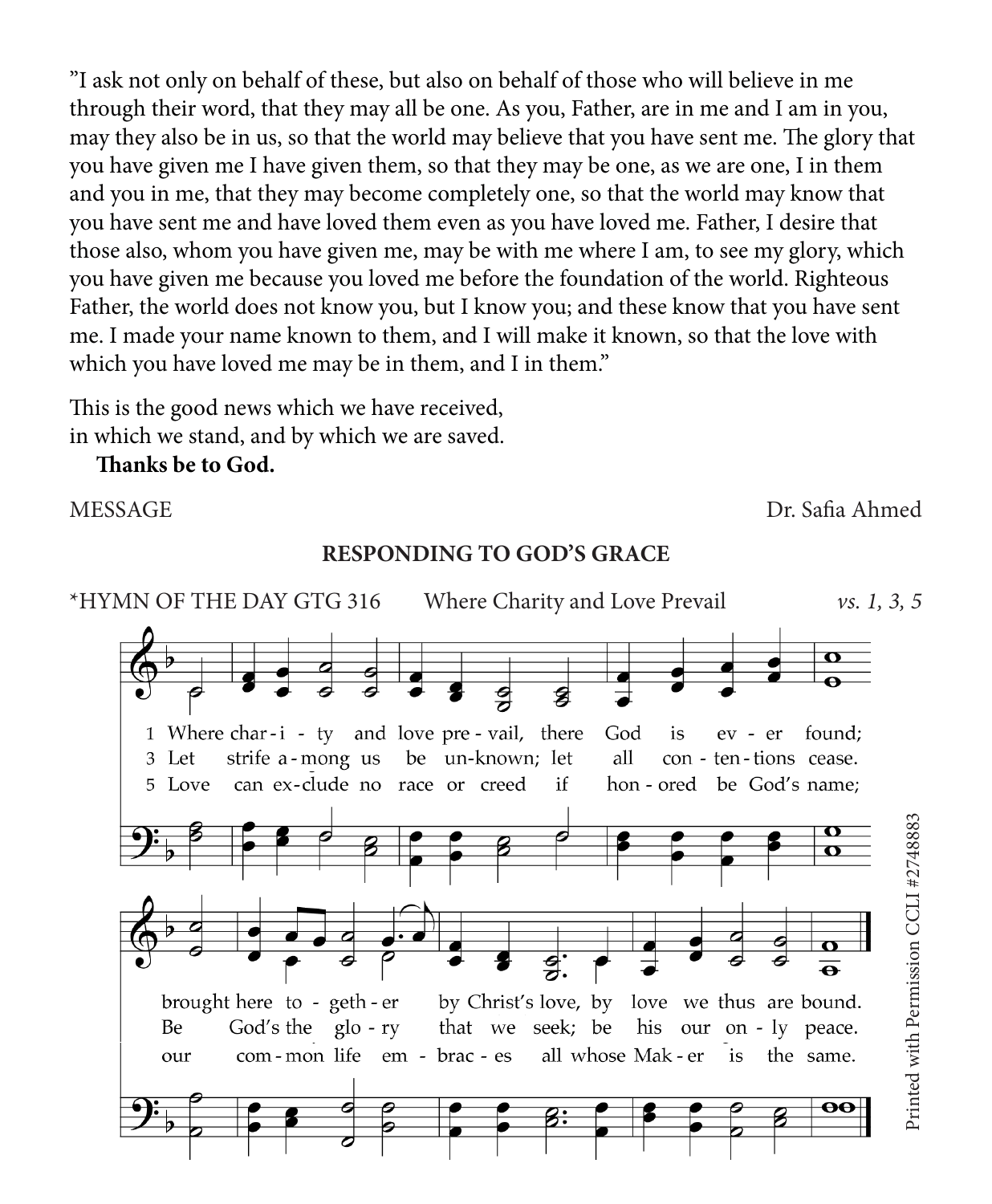#### MEMORIES OF GRANDPA **Islaming Community** Memorial Isabel Merideth

POEM *In the Bulb There Is a Flower* Isabel and Oliver Merideth In the bulb there is a flower, in the seed, an apple tree; in cocoons a hidden promise: butterflies will soon be free! In the cold and snow of winter there's a spring that waits to be, unrevealed until its season, something God alone can see.

> There's a song in every silence, seeking word and melody; there's a dawn in every darkness, bringing hope to you and me. From the past will come the future; what it holds, a mystery, unrevealed until its season, something God alone can see.

In our end is our beginning; in our time, infinity; in our doubt there is believing; in our life, eternity. In our death, a resurrection; at the last, a victory, unrevealed until its season, something God alone can see.

JOYS AND CONCERNS/PRAYERS OF THE PEOPLE

God, our Savior,

**hear our prayer.**

#### LORD'S PRAYER

**Our Father in heaven, hallowed be your name. Your kingdom come, your will be done, on earth as it is in heaven. Give us this day our daily bread; and forgive us our debts, as we forgive our debtors; and let us not be led into temptation, but deliver us from evil. For the kingdom, the power, and the glory are yours, now and forever. Amen**

#### **SENDING INTO THE WORLD TO LOVE AND SERVE**

\*CLOSING HYMN GTG 340 This Is My Song *vs. 1 and 2*

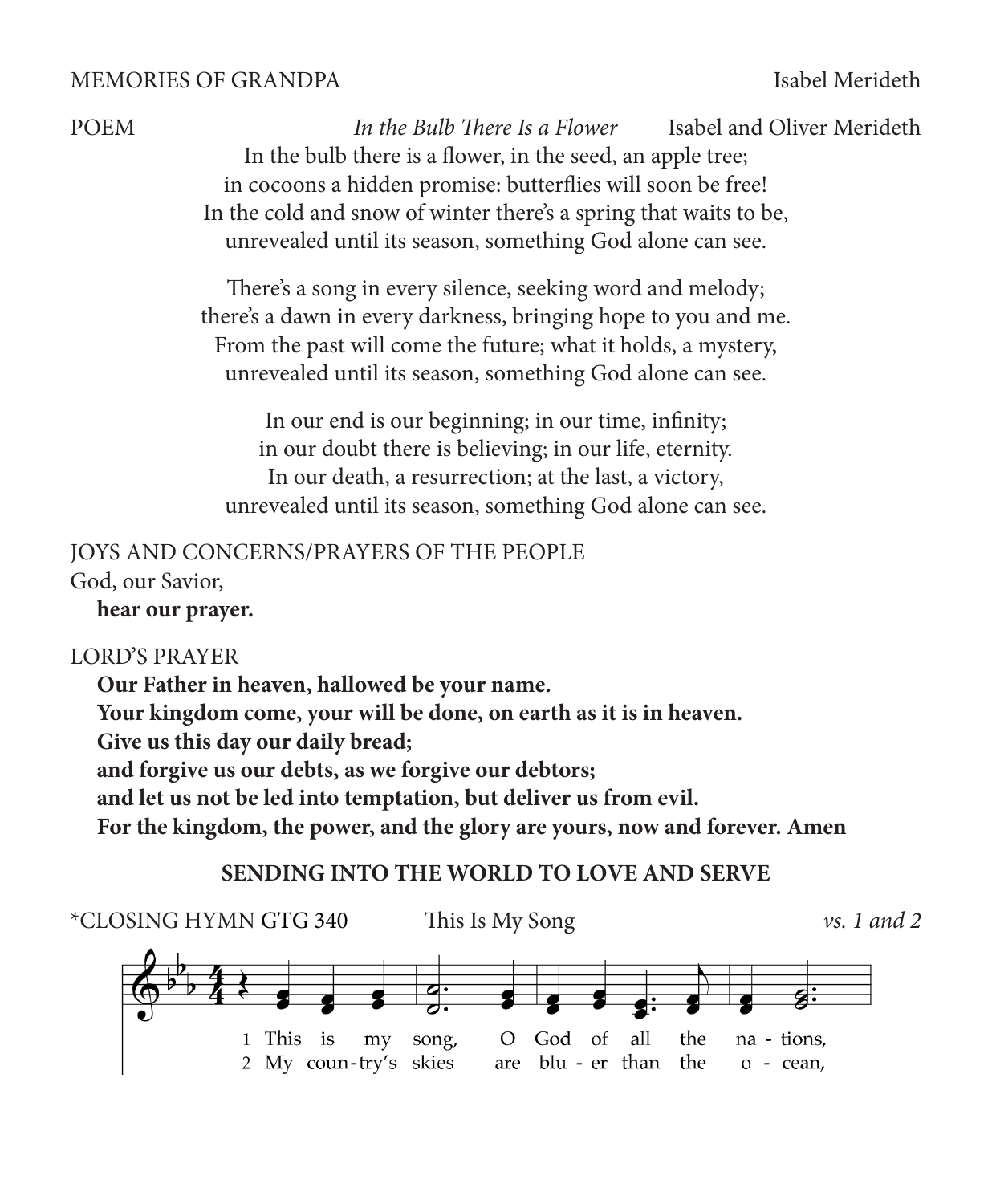

#### \*CHARGE AND BLESSING

May you be at peace with Christ, our savior and our ruler.

May you be at peace with all that is wounded in you.

May you be at peace with all people, and all Creation.

May we all be at peace with those who oppose us

as we resist injustice.

May the Spirit be at work in your life

as you go forward from this day.

In the name of the Lover, the Beloved, and Love itself.

#### **Amen.**

POSTLUDE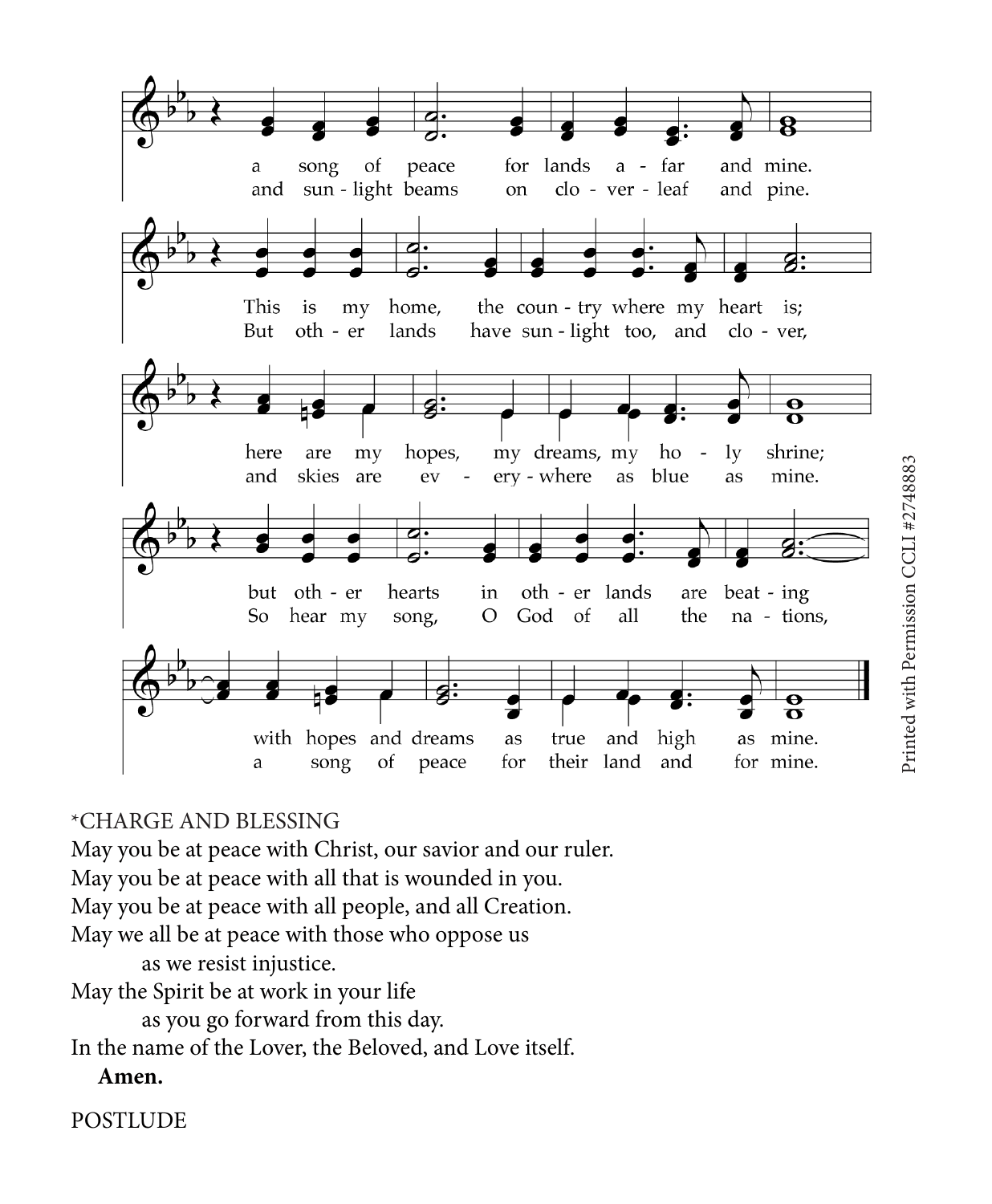# CommunityPresbyterian Church

### **TODAY AT CPC**

**Sunday, May 29**

**9:30 am Worship (Onsite and Online)**

11:00 am Building Usage: John Merideth Family Memorial and Celebration

THIS WEEK AT CPC Monday, May 30 Office Closed - Memorial Day

Tuesday, May 31 Children's Place Summer School begins 12:00 pm Conference Call \* 6:30 pm Mission & Christian Ed meeting

Wednesday, June 1 6:30 am Prayer Group

#### **Sunday, June 5**

**9:30 am Worship with Communion (Onsite and Online)**

10:30 am Deacons Meeting

*Today, we welcome a number of special guests to our service. Dr. Safia Ahmed of the Mayo clinic as guest speaker. We also welcome Beckie Merideth and her family. Beckie and her husband John were charter members of CPC.* 

**Online Worship:** Sundays 9:30 – 10:30am https://meet.google.com/vao-wjef-cbe +1 575-305-4527 PIN: 652 821 468 #

**\* Tuesday's Conference Call**  https://meet.google.com/kee-rcys-sdh +1 413-889-2244 PIN: 433 818 991#

In Our Thoughts

Judy Leal Jane and Ed Burgstaler family, especially daughter Jenny and Ed's mother, Helen Connie Holst MariLynn Johnson Vera Atkinson's daughter, Teresa Shannon Cisewski Jennifer Hall Susie Olson

*To be added to the prayer list, please contact the church office at 507-280-9291 or via email office@cpcrochester.org. For emergency pastoral care, call Pastor Jan at 763-219-2927.*

| Pastor                          | Rev. Jan Wiersma      |
|---------------------------------|-----------------------|
| Choir Director                  | Meg Cain              |
| Handbell Director               | Judy Kereakos         |
| Pianist                         | Glenna Muir           |
| Custodian                       | Nancy Sanford         |
| Office Manager                  | Stephanie Pasch       |
| <b>Serving in Worship Today</b> |                       |
| Liturgist                       | Sue Chipman           |
| Special Music                   | Miranda Janello       |
|                                 | <b>Betsy Merideth</b> |

IT Support Louis Bouchard